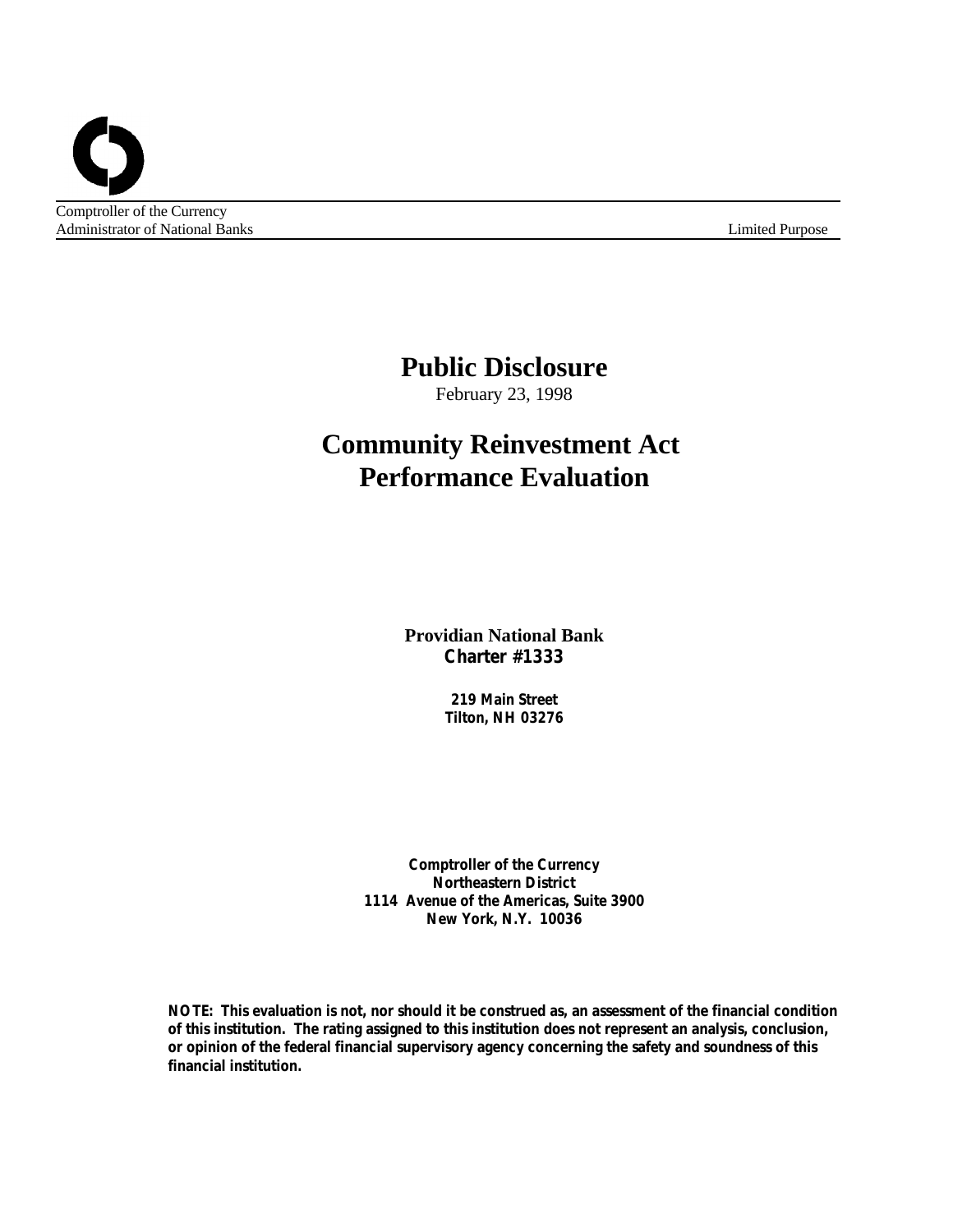## **General Information**

The Community Reinvestment Act (CRA) requires each federal financial supervisory agency to use its authority when examining financial institutions subject to its supervision, to assess the institution's record of meeting the credit needs of its entire community, including low- and moderate-income neighborhoods, consistent with safe and sound operation of the institution. Upon conclusion of such examination, the agency must prepare a written evaluation of the institution's record of meeting the credit needs of its community.

This document is an evaluation of the CRA performance of **Providian National Bank** prepared by the **Office of the Comptroller of the Currency**, the institution's supervisory agency, as of **February 23, 1998**. The agency evaluates performance in assessment area(s), as they are delineated by the institution, rather than individual branches. This assessment area evaluation may include visits to some, but not necessarily all of the institution's branches. The agency rates the CRA performance of an institution consistent with the provisions set forth in Appendix A to 12 CFR Part 25.

**Institution's CRA Rating:** This institution is rated **Outstanding**. The overall rating is supported by:

 $\Box$  a high level of community development activities, including \$10.8 million in community development loans and \$13.7 million in qualified investments;

 $\Box$  excellent responsiveness to identified credit and economic development needs by providing technical assistance and seed money to community groups engaged in affordable housing and economic development programs and projects; and

 $\Box$  good use of innovative qualified investments which help leverage additional funds and build and strengthen capacity.

## **Description of the Institution**

Providian National Bank (Providian) is a designated limited purpose institution specializing in unsecured and secured revolving consumer loans and home equity lines. Providian is primarily a credit card bank, but also offers mortgages, small business loans, and consumer loans through its main office in Tilton and its branch in Belmont, New Hampshire. The lending activities at Tilton and Belmont account for less than 1% of managed assets. Providian is the result of the merger of two institutions at the end of 1997 - First Deposit National Bank (FDNB), headquartered in Tilton, and Providian National Bank (PNB), headquartered in Concord, New Hampshire. Although PNB was merged into FDNB, the combined company retained the name of Providian. Both banks are wholly owned by Providian Financial Corp., a publicly traded (NYSE) San Francisco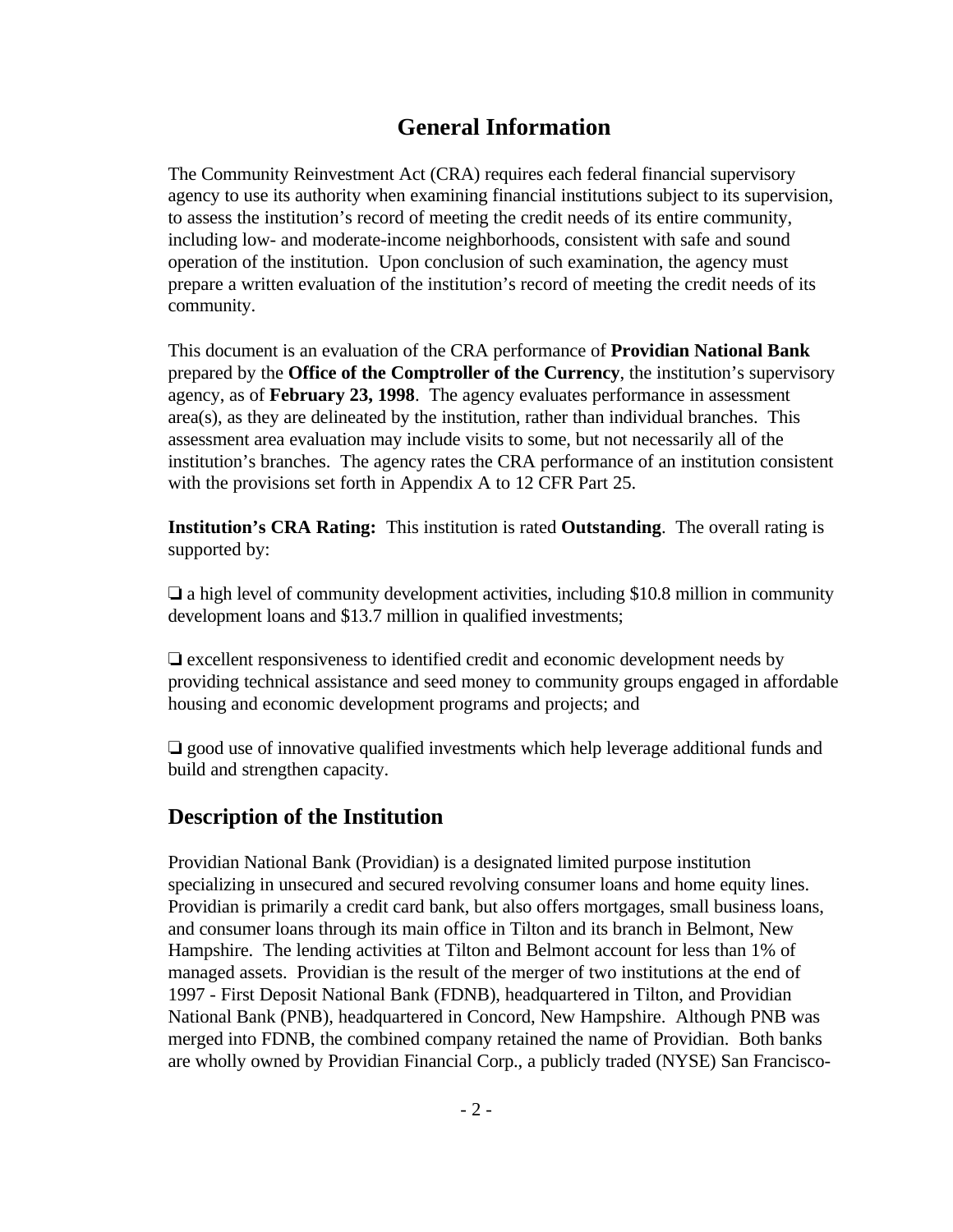based company specializing in consumer lending. As of December 31, 1997 total assets of the combined banks aggregated \$4 billion, with approximately \$6.5 billion in off- balance sheet securitized credit card and home equity receivables. These loans are sourced through nationwide mail solicitations and telemarketing. While there are no financial impediments that would prevent Providian from helping to meet the credit needs of the assessment area, it is subject to the limitations of the Competitive Equality Banking Act of 1987 (CEBA).

### **Description of the Assessment Area**

Providian's assessment area consists of the towns surrounding its main office and branch. The assessment area, for purposes of this CRA review, includes the towns of Belmont, Gilford, Gilmanton, Laconia, Sanbornton, and Tilton in Belknap county; and Franklin, Hill, Northfield, Boscawen, Canterbury, Loudon, and Concord in Merrimack county. The assessment area is located in a non-metropolitan area of New Hampshire, and does not arbitrarily exclude any low- and moderate-income areas.

A total of 26 block numbering areas (BNA's) comprises the assessment area with 21 middle- and 5 upper-income areas. There are no low- or moderate income areas. Lowincome families make up 15%, moderate-income 19%, middle-income 27%, and upperincome 39% of the distribution of families in the assessment area. The state nonmetropolitan area median family income is \$43,100. Of the total housing units, owner occupied units make up 51%, rental units 29%, and vacant units 21%. Vacant units include vacation homes in the Lakes region and area ski resorts. The shift toward services and lower paying job opportunities has been identified as a barrier to housing affordability for low income households. There are around 4,900 businesses in the assessment area with the majority in the services (42%), the retail trade (21%), and the construction (11%) sectors. Most of these businesses are in a single location (83%), hire 1-4 employees (66%), and have sales equal to or less than \$1 million (74%).

Identified credit and community development needs revolve generally around affordable housing and economic development. Specifically these needs include affordable housing for elders and rental assistance for low- and moderate-income people. Job training helps overcome a barrier and improve access to affordable housing. Specific credit and community development needs of small businesses include micro loans, start-up financing, and loans to the hospitality/tourism sector. Because of welfare and health care reform, many nonprofits have experienced diminished funding sources. The state government has identified child care as a critical need for services. These needs were identified through contacts with community-based organizations and in an internal economic context study conducted by Providian. Further, Providian has served as a catalyst in forging partnerships among representatives of the local public, nonprofit, and business sectors to address these identified needs. The presence of many community groups and programs, in the assessment area and throughout the state, devoted to affordable housing, economic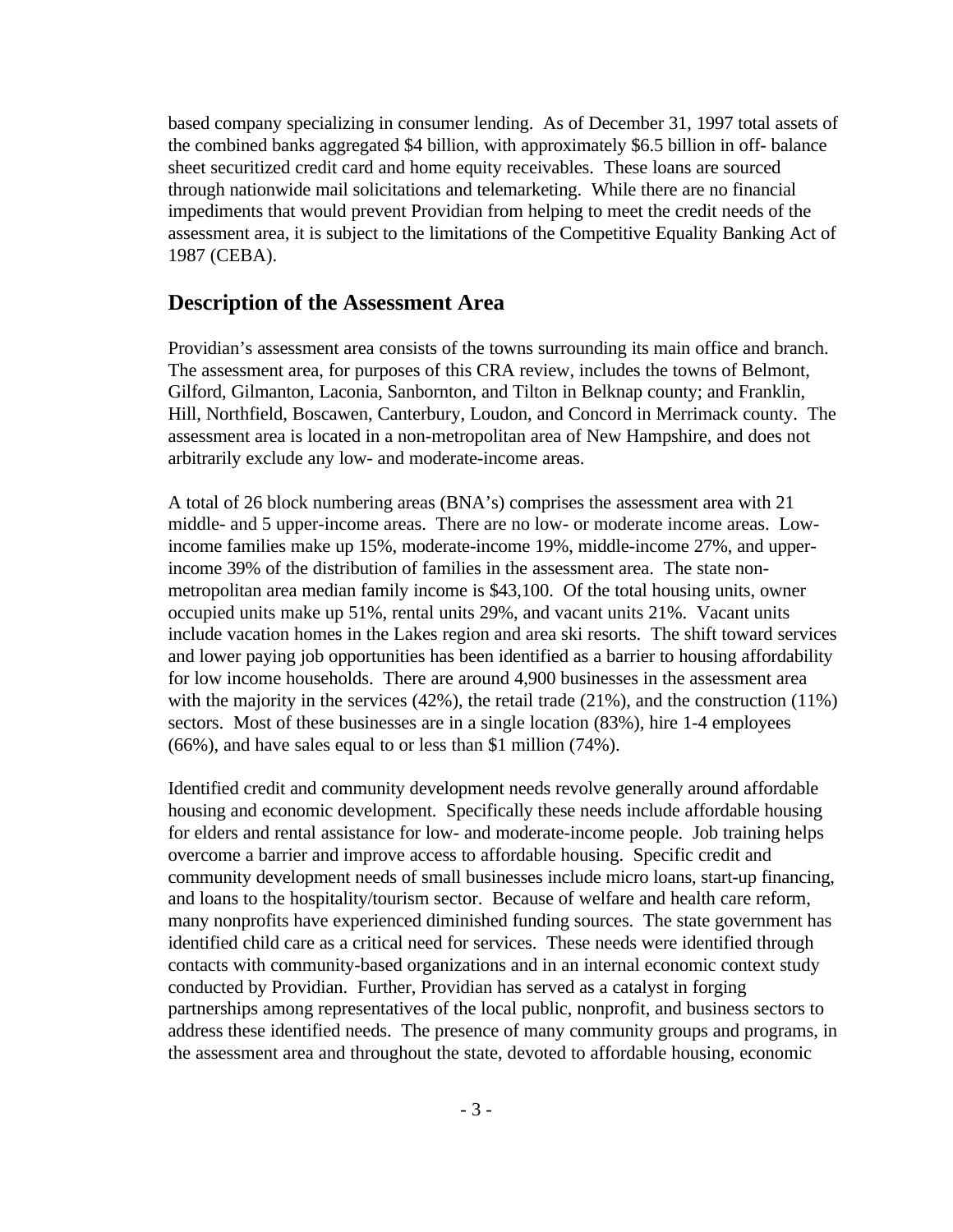development, and social services affords direct and partnering opportunities for Providian to help address these needs.

### **Conclusions with Respect to Performance**

Overall CRA performance is rated outstanding. The evaluation covers the period from April 1, 1995 to December 31, 1997. We reviewed and tested for accuracy the community development activities provided by management for our consideration. During the evaluation period, Providian has engaged in a high level of community development activities that included loans, qualified investments, and services as shown in Table 1. Providian has demonstrated excellent responsiveness to the credit and community development needs in its assessment area through innovative or complex community development activities. Providian's support has allowed community-based programs to attract additional capital, and community-based groups to develop their infrastructure and build capacity. These activities are discussed in greater detail in the following sections.

| <b>Table 1 - Community Development Activities</b> |                    |                                                            |                                                                           |  |  |  |
|---------------------------------------------------|--------------------|------------------------------------------------------------|---------------------------------------------------------------------------|--|--|--|
|                                                   | Loans<br>\$(000's) | <i><b>Qualified</b></i><br><b>Investments</b><br>\$(000's) | <b>Services</b>                                                           |  |  |  |
| <b>Affordable Housing</b>                         | 9,272              | 822                                                        | Providian is engaged in                                                   |  |  |  |
| Economic<br>Development                           | 1,545              | 5,767                                                      | community development<br>services as discussed in<br><i>the Community</i> |  |  |  |
| Community<br><b>Services</b>                      | 0                  | 6,205                                                      | <b>Development Services</b><br>section.                                   |  |  |  |
| Revitalization                                    | 0                  | 874                                                        |                                                                           |  |  |  |
| <b>TOTAL</b>                                      | 10,817             | 13,668                                                     |                                                                           |  |  |  |

#### *Community Development Loans*

Providian originated a high level of community development loans that aggregated more than \$10 million during the evaluation period. These loans helped address identified needs for affordable housing, and economic development by financing small businesses. Providian, through its Tilton and Belmont offices, originated 55 mortgages aggregating \$4.2 million to low- and moderate-income borrowers. Included in these mortgages are 24 loans aggregating \$2.5 million under the FHA Home Equity Conversion Mortgage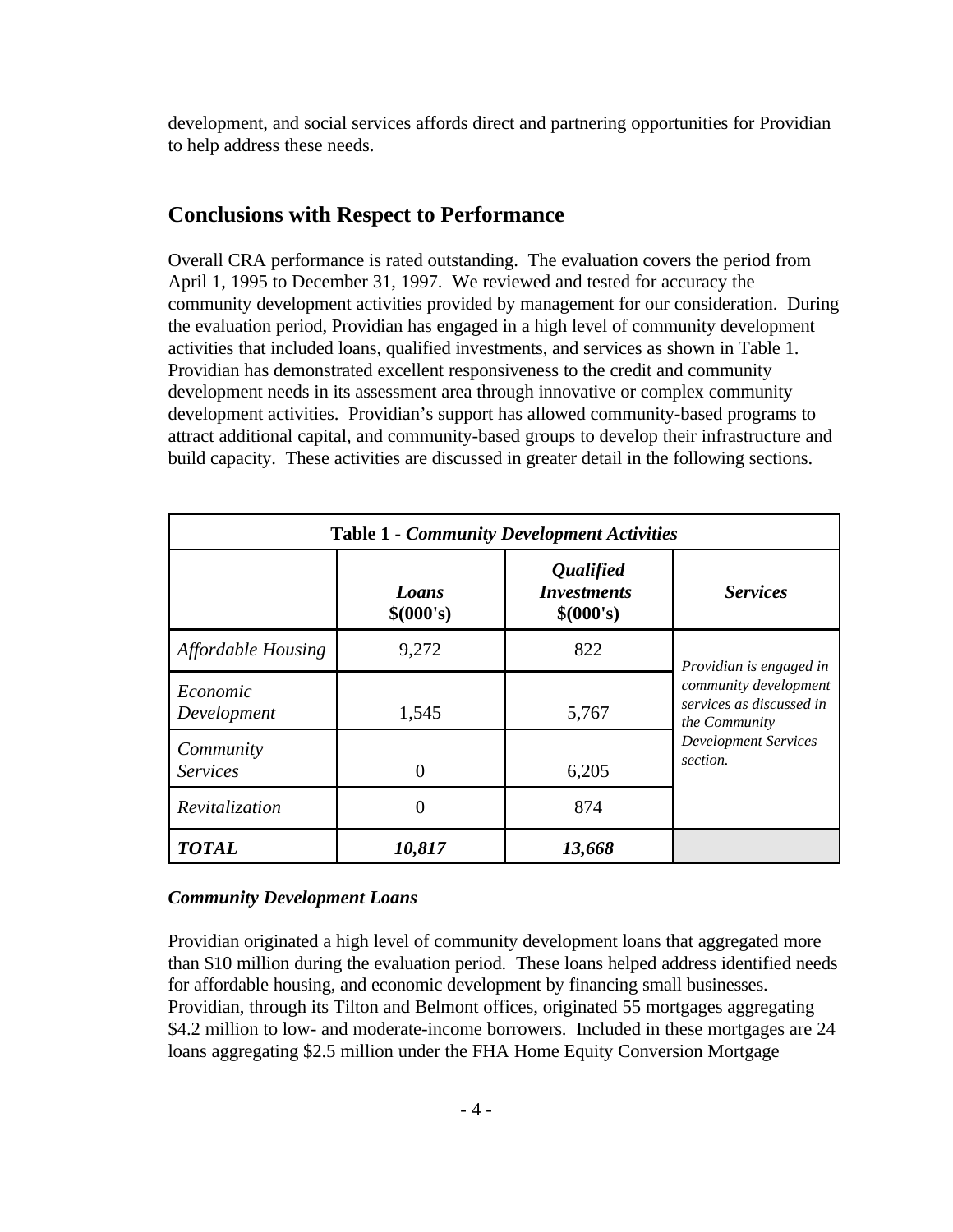(reverse mortgages) program. Providian was the first bank in the state to offer this product and is designated a preferred lender. Providian continues to be one of only a small number of banks in the state to offer this product. Reverse mortgages benefit elderly people by giving them extra cash to spend. While Providian is not a HMDA reporter, market data for 1996, the latest year when data is available, shows that Providian would have been among the top 15 HMDA lenders, out of a total of 84 lenders, in its assessment area. This is noteworthy, considering the fact that lending activities at Tilton and Belmont account for less than 1% of Providian's managed assets.

We also gave positive consideration to 87 mortgages originated to low- and moderateincome borrowers under Providian's national lending program. These additional mortgages aggregated \$5.0 million and were made during the evaluation period. Providian's record of originating mortgages demonstrates its responsiveness to identified credit needs in the housing sector, and is further enhanced by qualified investments which are discussed in the following section.

Providian, through its Tilton and Belmont offices, also originated 20 loans to small businesses which aggregated \$1.5 million. All but three of these loans were in amounts of less than \$100 thousand, and were used primarily for working capital, equipment purchase, or building purchase or improvement. Of the 17 loans, 13 were in amounts of \$50 thousand or less. Loans of this size were identified as among the credit needs of small businesses in the area. Providian's lending record demonstrates its responsiveness to the credit needs of the small business sector, and is further enhanced by qualified investments which are discussed in the following section. Loans made in the assessment area aggregated 65% of total dollar originations. Market data for 1996, the latest year when data is available, shows that Providian was among the top 14 small business lenders, out of a total of 38 lenders, in its assessment area. This is noteworthy, considering the fact that lending activities at Tilton and Belmont account for less than 1% of Providian's managed assets.

#### *Qualified Investments*

Providian has a high level of qualified investments as evidenced by 166 in number or nearly \$14 million in dollars during the evaluation period. Table 2 in the following page shows a breakdown of these qualified investments, showing the types of programs and projects which were assisted. Table 2 also shows the breakdown between committed and funded amounts for presentation purposes. The major difference between the committed and funded amounts is attributable to the Providian Child Care Initiative which is described in greater detail below. We gave full consideration to amounts committed by Providian. A substantial majority of these qualified investments are grants in the form of charitable contributions. These qualified investments exhibit good responsiveness to identified credit and community development needs. Further, Providian supports a wide variety of organizations dedicated to affordable housing rehabilitation and construction,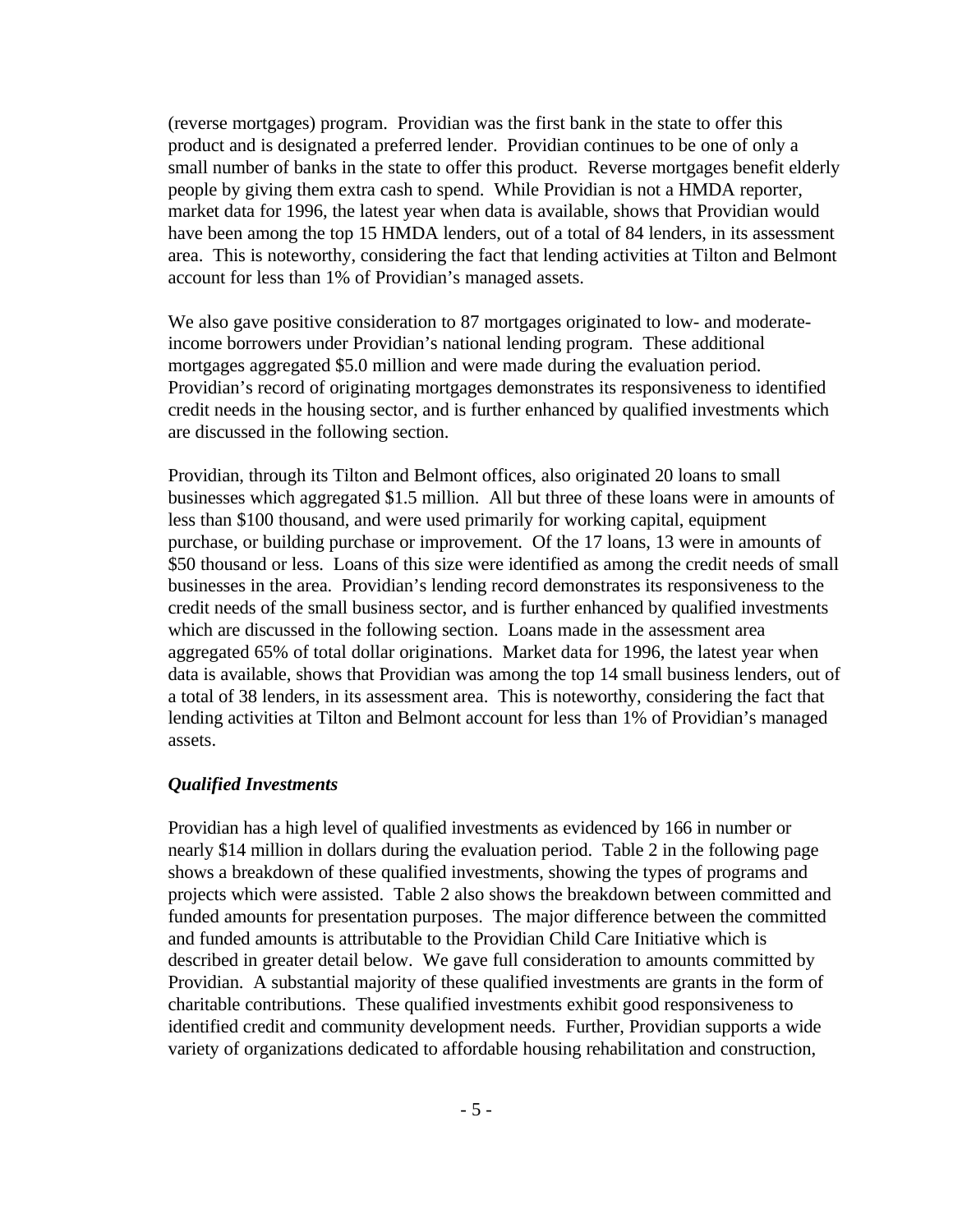economic development by financing small businesses, and community services for lowand moderate-income individuals. Providian also uses innovative qualified investments which are discussed further in the following paragraphs.

| <b>Table 2 - Total Qualified Investments</b> |                               |     |                            |                            |     |                 |  |  |
|----------------------------------------------|-------------------------------|-----|----------------------------|----------------------------|-----|-----------------|--|--|
| <b>Type/Name</b>                             | <b>Committed</b><br>\$(000's) | #   | % of<br>Total <sup>*</sup> | <b>Funded</b><br>\$(000's) | #   | % of<br>Total * |  |  |
| <b>Affordable Housing</b>                    | 822                           | 9   | 6.0                        | 565                        | 9   | 6.3             |  |  |
| Economic Development                         | 5,767                         | 24  | 42.2                       | 1,322                      | 21  | 14.8            |  |  |
| <b>Community Services</b>                    | 6,205                         | 122 | 45.4                       | 6,198                      | 122 | 69.2            |  |  |
| Revitalization                               | 874                           | 11  | 6.4                        | 874                        | 11  | 9.7             |  |  |
| <b>TOTAL</b>                                 | 13,668                        | 166 | 100.0                      | 8,959                      | 163 | 100.0           |  |  |

Providian's qualified investments are divided into four categories as reflected in the table below:

\*based on dollar amount

The more significant qualified investments are discussed in detail below.

One of the largest portion (37%) of qualified investments is the "Providian Child Care Initiative" backed by a \$5 million commitment. Launched in October 1997, this program consists of three elements. The first element is a \$1.8 million grant (\$800 thousand funded) to the New Hampshire Community Loan Fund (NHCLF), enabling it to raise a \$3.0 million loan pool. As a result, the fund will be able to make loans to existing child care centers or programs which would otherwise fail because of access to capital problems. More concretely, this grant will facilitate the creation and retention of at least 1,800 child care spaces for low- and moderate-income working families. The second element will provide \$200 thousand to research the complex issues of creating and sustaining an adequate supply of affordable, high quality child care providers in the state. The remaining \$3 million will be used to address priority areas including the small business financing needs of child care providers, the education of child care workers and, possibly, the development of unique approaches to child care resources in rural New Hampshire communities. The approach to this important workplace issue and the bank's partnering with NHCLF is considered innovative. Providian's major grant has provided not only the initial capital infusion, but also ongoing financial support for this program. Providian will also actively participate as a member of the Child Care Lending Advisory Board, and help promote community awareness of the initiative. NHCLF is the first statewide fund of its type in the country.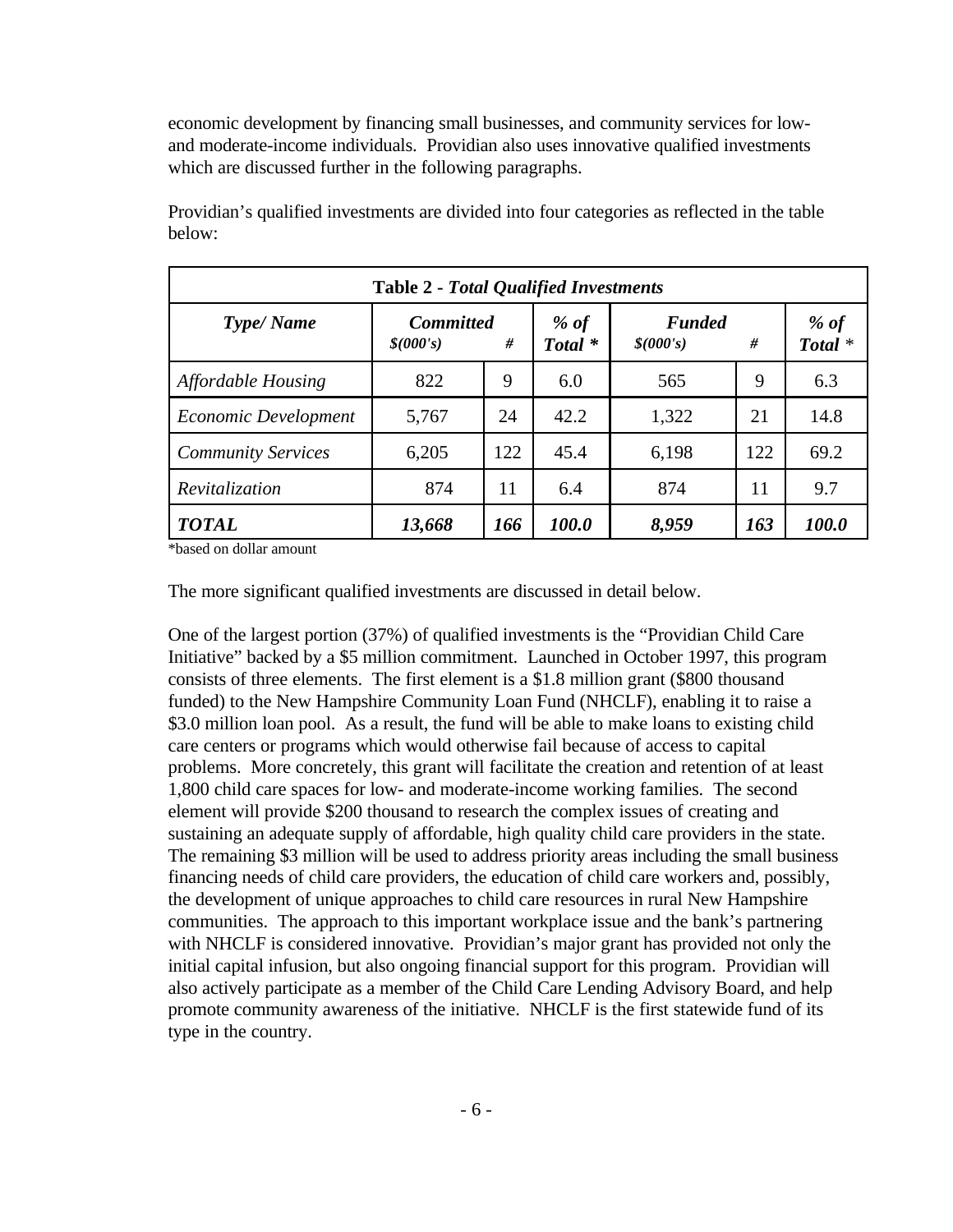NHCLF further received \$315 thousand in support of its other economic development programs. Providian's contributions have allowed NHCLF to attract additional loan capital via matching grants or donations and build a loan loss reserve for higher risk economic opportunity lending. Since its founding in 1983, NHCLF has lent more than \$15 million, helping to create or retain 157 jobs and build 1,822 affordable housing units.

Affordable housing programs for low- or moderate-income individuals were the beneficiaries of 9%, or \$822 thousand, of total qualified investments. For example, the New Hampshire Housing Futures Fund (NHHFF) received \$300 thousand in operating grants, out of the bank's \$500 thousand five-year commitment to support NHHFF's grant program. Through this program, NHHFF has helped increase the organizational competence and capacity of grassroots affordable housing organizations. The Concord Area Trust for Community Housing (CATCH) received \$43 thousand for its Permanence Fund which will help it to maintain and build permanently affordable housing, and \$50 thousand for its Perley Place revitalization project which created 11 affordable rental housing units. Since its formation in 1989, CATCH has created 88 units of affordable housing and has 42 units under development. Providian invested \$118 thousand in the form of a low income housing tax credit allocated to the Cottage Hotel project in Tilton, a 6-unit affordable housing project.

Another innovative activity is the Community Crisis Fund which was developed by Providian. The Fund is intended as a resource of last resort for low- and moderate-income people who find themselves in situations where there is no formal program of assistance. Confidential referrals are made by a network of outreach administrators in human service, home care and health organizations, and town welfare offices. This network also helps identify emerging needs in the communities. In the evaluation period, \$77 thousand has been anonymously donated through the Community Crisis Fund.

During the evaluation period, Providian contributed a total of nearly \$4 million to the Consumer Credit Counseling Service (CCCS) agencies. The agencies provide consumer education and credit counseling services, targeted to low- and moderate-income individuals, in communities throughout the country. CCCS operates an agency in New Hampshire.

Providian's involvement with NHHFF illustrates the bank's role as a catalyst in the community. By supporting the fund Providian helps develop the infrastructure and strengthen the capacity in the community to provide affordable housing. Providian is similarly engaged in supporting economic development through job training and entrepreneurial development. By supporting programs and projects such as the Women's Business Center and youth job training programs, Providian helps develop the capacity in the community to provide gainful employment and economic opportunities to youths and women-owned businesses. Better job and business opportunities help overcome housing and economic barriers.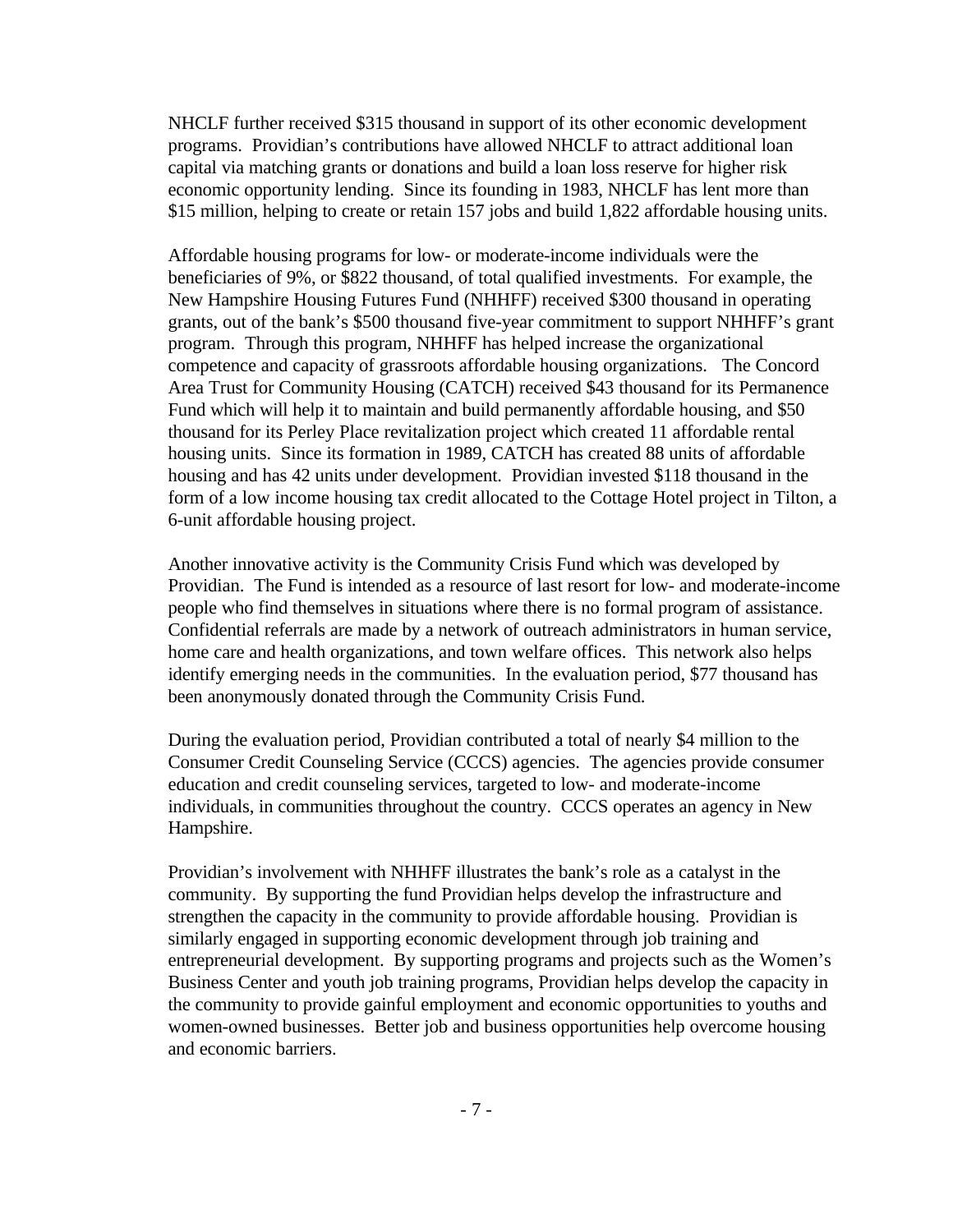We also gave positive consideration to qualified investments originated during the evaluation period by Providian's parent companies, Providian Financial Corporation and Providian Corporation. These investments included a \$500 thousand investment in a community development bank formed to finance redevelopment activities in the West End of Louisville, Kentucky, a \$1 million investment in the Louisville, Kentucky-based African American Venture Capital Fund for economic development and revitalization purposes, and nearly \$2.5 million in grants to community services targeted to low- and moderateincome individuals.

#### *Community Development Services*

Providian supports most of the community groups in its assessment area primarily through grants. It also helps these groups through community development services by actively providing technical assistance to these community organizations. Bank officers in various capacities and roles assist numerous groups in fundraising. These community groups leverage off of the skills, experiences, and financial expertise of the bank officers. For example, a bank officer is a board member of the Twin Rivers Community Corporation (TRCC), a local affordable housing organization which develops affordable rental housing for low- and moderate-income people in the Franklin-Tilton-Northfield area. This officer offers technical assistance in TRCC programs which help tenants meet their budget obligations and self-employed persons develop a bankable credit history. A bank officer is a member of the Loan Committee of the Belknap County Economic Development Council. This regional organization, located in Laconia, helps recruit new businesses and provide technical assistance to existing businesses through a revolving loan fund. The bank's Community Reinvestment Officer sits on the board of the New Hampshire Community Development Finance Authority which is authorized to award tax credits to community development projects. These tax credits provide investment impetus for economic development and affordable housing projects in the state.

#### **Compliance with Anti-discrimination Laws**

Prior to this evaluation of Providian's CRA performance, we conducted a Fair Lending review at the bank. No violations of the substantive provisions of applicable Antidiscrimination laws and regulations were identified. Our Fair Lending review included a sample of the bank's primary product - unsecured credit cards - using sex as a prohibited basis. We found that internal systems and controls help ensure compliance with Antidiscrimination laws and regulations, and include an effective compliance review.